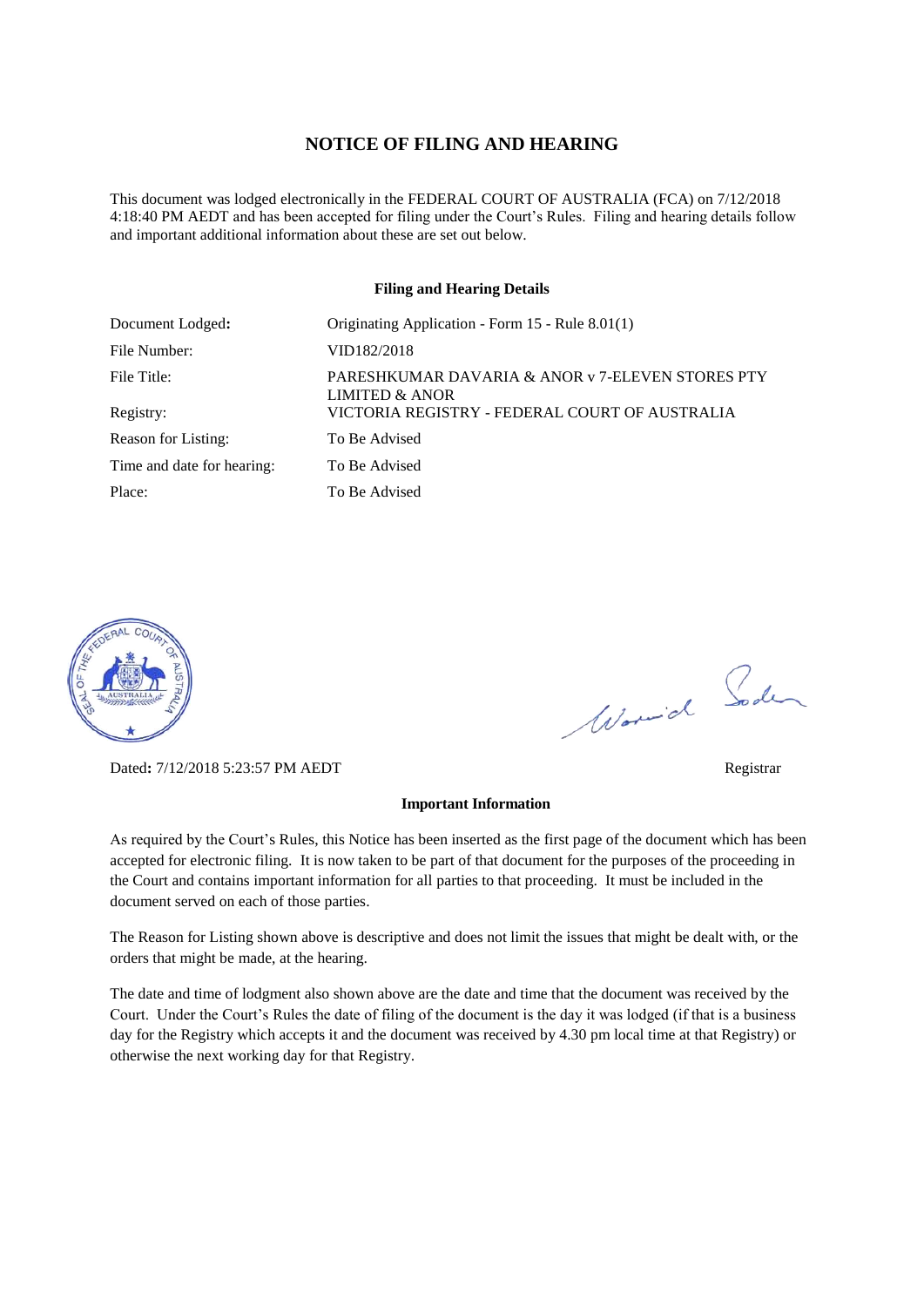Form 19 Rule 9.32



**Further Amended Originating application starting a representative proceeding under IVA of the Federal Court of Australia Act 1976** 

(filed pursuant to leave granted by Middleton J on 20 November 2018)

No: VID182/2018

Federal Court of Australia District Registry: Victoria Division: General

**Pareshkumar Davaria** and another named in the Schedule

**Applicants** 

**7-Eleven Stores Pty Ltd** and another named in the Schedule

**Respondents** 

To the Respondents

The Applicants apply for the relief set out in this application which has been amended pursuant to Order of Middleton J of 9 July 20 November 2018.

The Court will hear this application, or make orders for the conduct of the proceeding, at the time and place stated below. If you or your lawyer do not attend, then the Court may make orders in your absence.

You must file a notice of address for service (Form 10) in the Registry before attending Court or taking any other steps in the proceeding.

# **Time and date for hearing**:

**Place**: Federal Court of Australia Law Courts Building 305 William Street, Melbourne

Date:

Signed by an officer acting with the authority of the District Registrar

| Filed on behalf of:        | The Applicants                               |  |
|----------------------------|----------------------------------------------|--|
| Prepared by:               | Stewart A Levitt, Levitt Robinson Solicitors |  |
| Tel                        | 02 9286 3133                                 |  |
| Email                      | 711@levittrobinson.com                       |  |
| <b>Address for service</b> | PO Box 850, Darlinghurst NSW 1300            |  |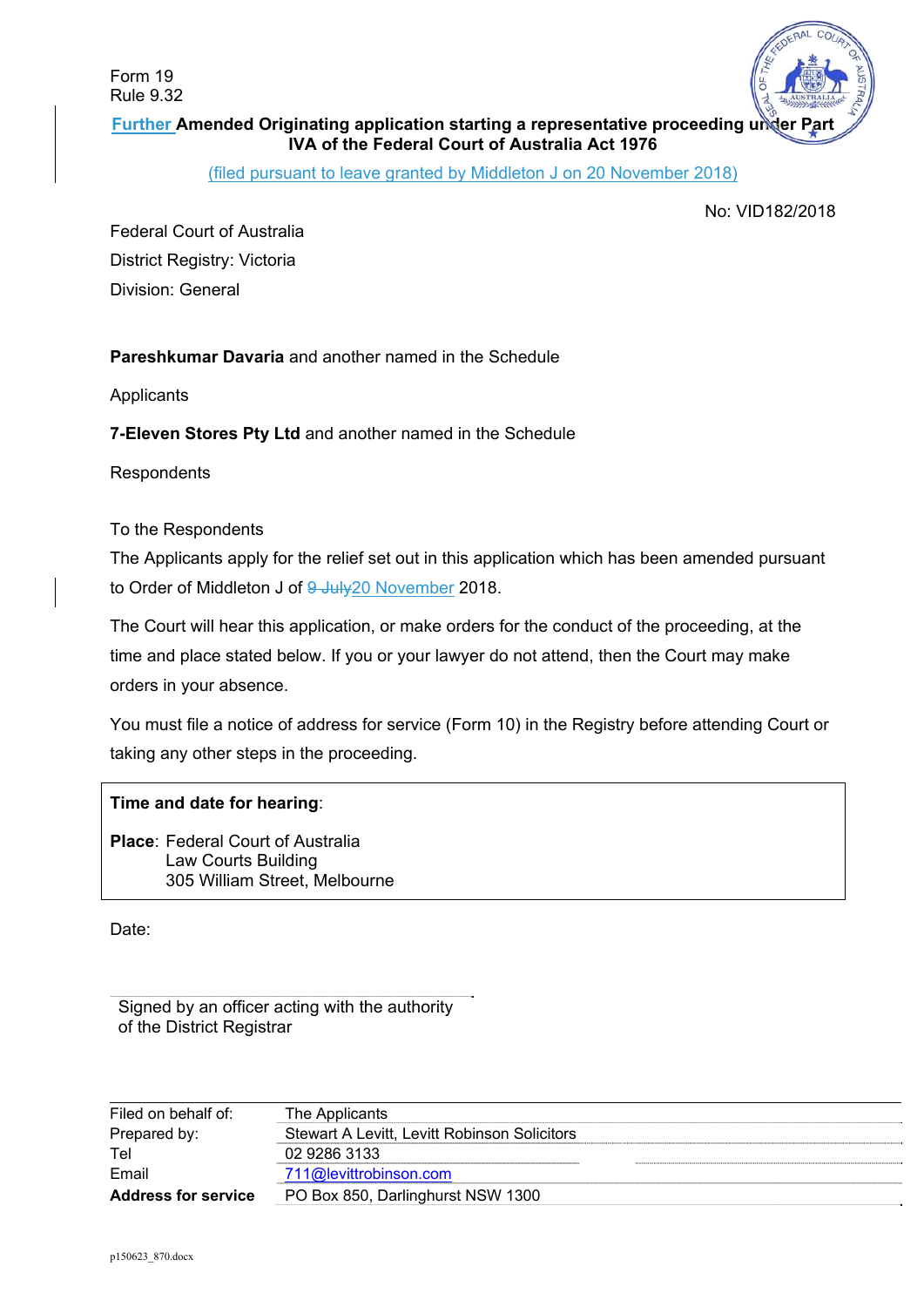

# **Details of claim**

Terms defined in the Further Amended Statement of Claim and Further Amended Originating Application, and in the Amended Statement of Claim in the representative proceedings VID180 of 2018 (**Franchisee Proceeding**) commenced by Davaria Pty Limited on 19 February 2018 against the First Respondent (**7-Eleven**), 7-Eleven, Inc and the Second Respondent in this proceeding (**Bank**) (**FVID180 SOC**) and the Amended Statement of Claim in these proceedings (**VID182 SOC**), carry the same meaning when used in this Originating Application.

On the grounds stated in the Statement of ClaimVID182 SOC and (to the extent applicable) in the FVID180 SOC, the Applicants' claim:

- 1. Damages against 7-Eleven:
	- (a) pursuant to section 236 of the *Australian Consumer Law* (Cth) set out in Schedule 2 of the *Competition and Consumer Act 2010* (**CCA**), as applicable pursuant to section 131 of the CCA, and/or its cognates as applicable, pursuant to legislation in the States and Territories of Australia (collectively, **ACL**), or alternatively section 82 and/or 87 of the *Trade Practices Act* 1974 (Cth) (**TPA**), for misleading or deceptive conduct within the meaning of section 18 of the ACL or section 52 of the TPA respectively;
	- (b) pursuant to section 236 of the ACL, for unconscionable conduct within the meaning of section 21 of the ACL.
- 2. Damages against the Bank:
	- (a) for breach of contract; and/or
	- (b) pursuant to section 12GF of the *Australian Securities and Investments Commission* Act 2001 (**ASIC Act**) for unconscionable conduct within the meaning of section 12CB of the ASIC Act.
- 3. Orders against the Bank pursuant to section 12GM of the ASIC Act to the effect that the personal guarantees and mortgage (or other forms of security) entered into by the Applicants and some or all of the Group Members be set aside or varied due to the unconscionable conduct of the Bank within the meaning of section 12CB of the ASIC Act.
- 4. Interest.
- 5. Costs.

6. Such further order as this Honourable Court deems fit or the nature of the case requires.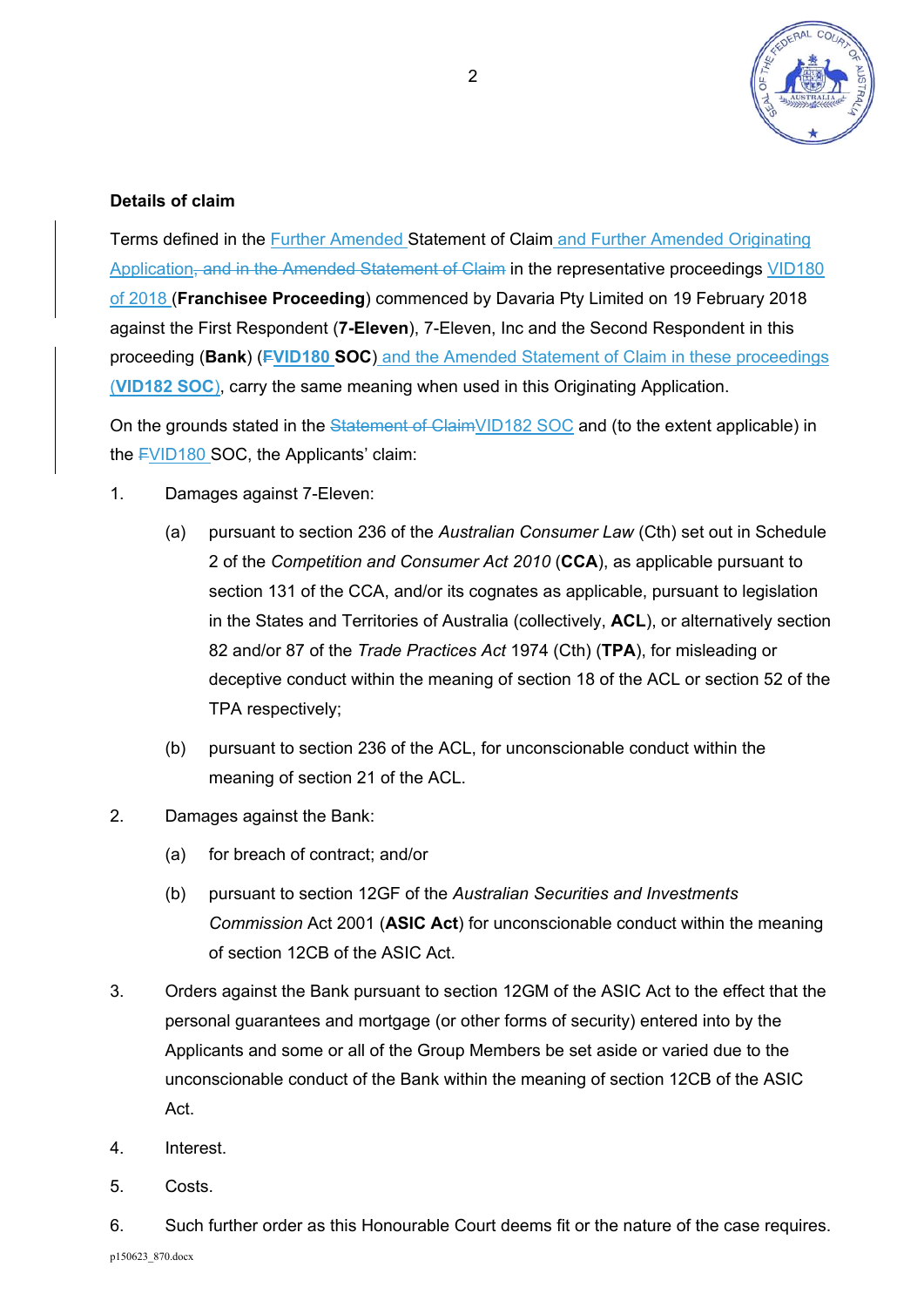

## **Questions common to claims of group members**

- 7. The questions of law or fact common between the claims of the Applicants and the Group Members against 7-Eleven are:
	- (a) whether the Group Members are entitled to recover loss and damage as a consequence of the contraventions of section 52 of the TPA or section 18 of the ACL by 7-Eleven referred to in paragraphs 14 to 17 of the VID182 SOCStatement of Claim;
- 8. The questions of law or fact common between the claims of the Applicants and the Group Members against the Bank are:
	- (a) Whether the Banks Loan Contracts contained the terms referred to in paragraphs 30 and 31 of the VID182 SOCStatement of Claim;
	- (b) Whether the Guarantees contained the terms referred to in paragraph 19 of the VID182 SOCStatement of Claim;
	- (c) Whether the Bank, in advancing loan funds to the Represented Franchisees and/or entering into the Guarantees, breached one or more of the terms in (a) and (b) above;
	- (d) Whether the Group Members are entitled to recover loss and damage as a consequence of the contraventions of section 12CB of the ASIC Act by 7-Eleven referred to in paragraphs 43 and 44 of the VID182 SOCStatement of Claim.

### **Representative action**

- 9. The Applicants' bring this application as a representative party under Part IVA of the *Federal Court of Australia Act 1976* (Cth).
- 10. These proceedings are brought as representative proceedings by the Applicants on behalf of themselves and all persons (**Group Members**) who:
	- (a) (**Nominated Director**) who were or commenced to be the nominated directors identified in a standard-form franchise agreement (**Franchise Agreement**) with 7- Eleven at any time between 20 February 2012 and 19 February 2018 (**Relevant Period**);
	- (b) (**Guarantors**) who provided indemnities, guarantees, mortgages or other securities (**Guarantees**) in respect of a Franchisee's obligations under a Franchise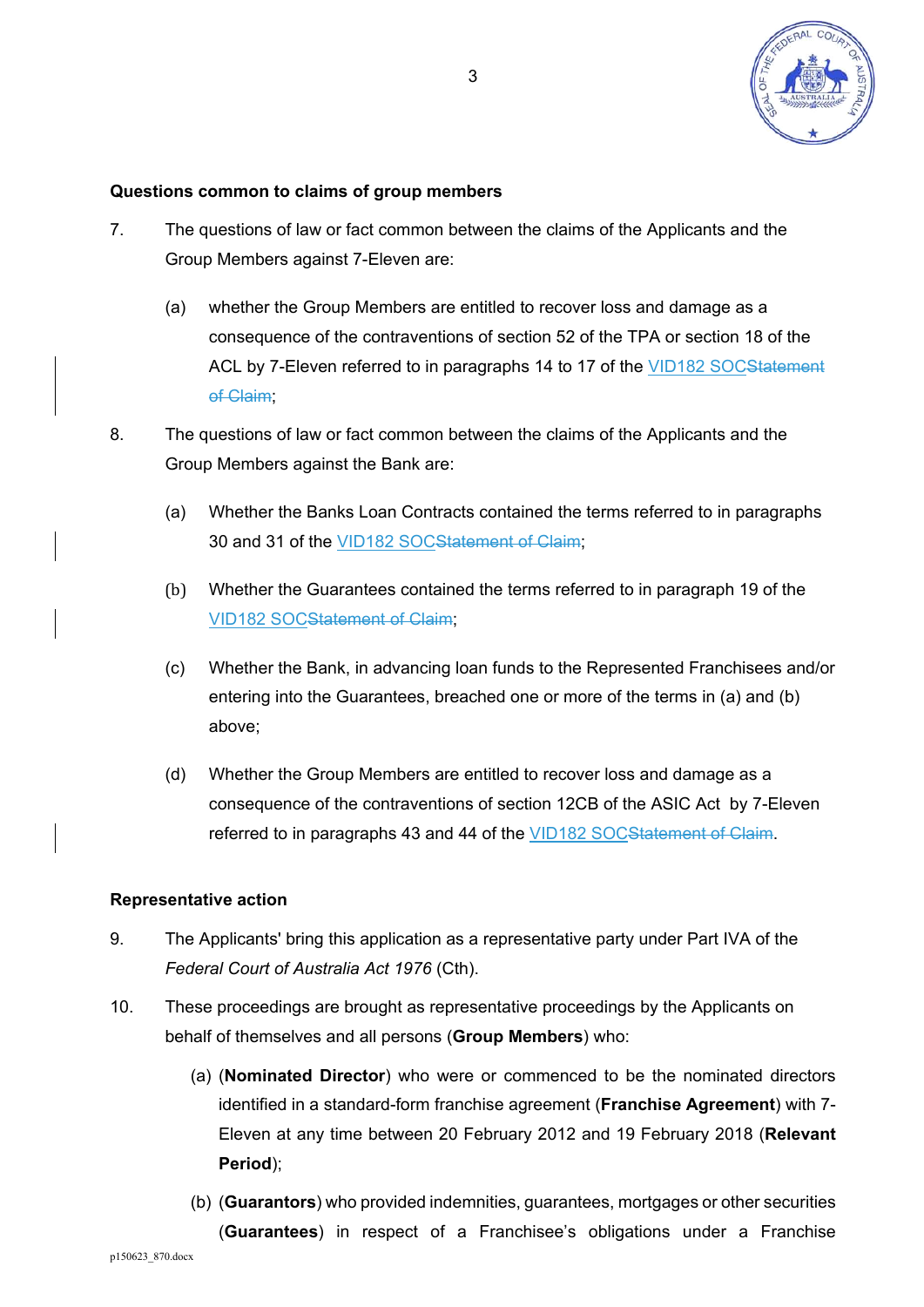

Agreement or Bank Loan Contract entered into by a Franchisee during the Relevant Period;

and who have suffered loss and damage as a result of the conduct of either or both of 7-Eleven or the Bank, alleged in the **VID182 SOCStatement of Claim**.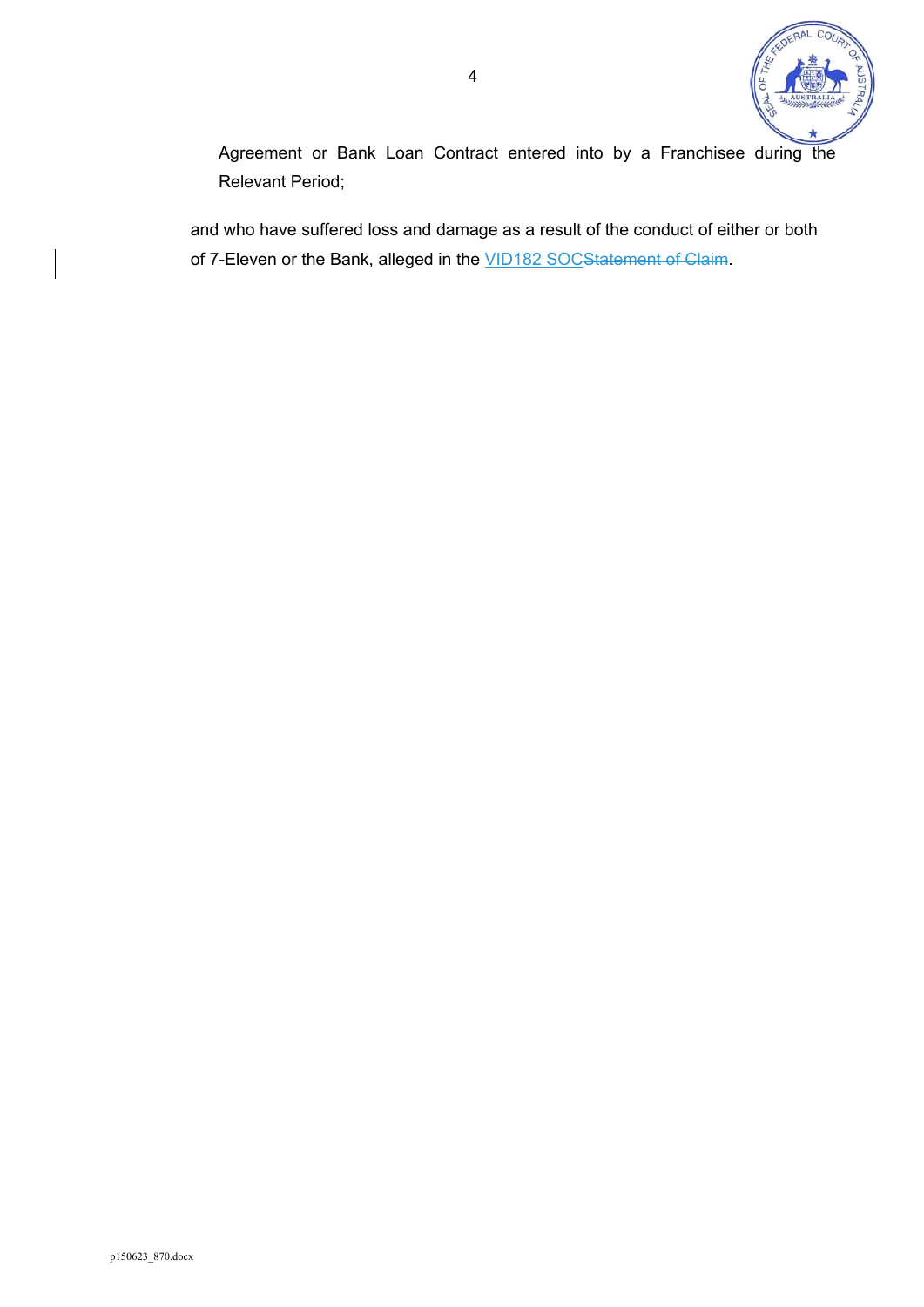

# **Applicants' address**

The Applicants' address for service is Stewart A Levitt, Levitt Robinson Solicitors PO Box 850, Darlinghurst NSW 1300 711@levittrobinson.com

# **Service on the Respondent**

 $7112118$ 

It is intended to serve this application on the Respondent.

Date:

Stewart A Levitt Solicitor for the Applicants Signed by his Special Counsel Brett R Imlay